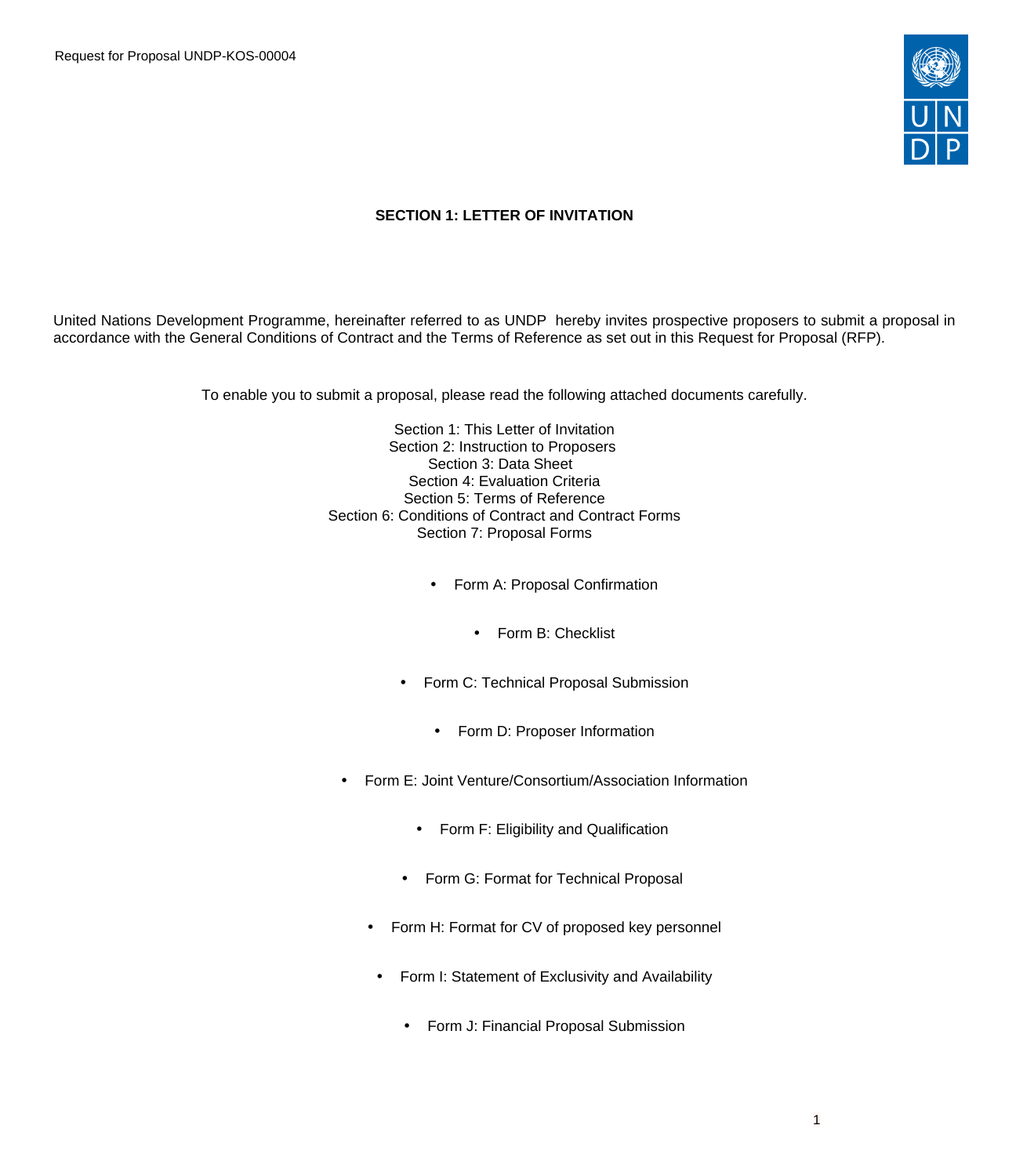

• Form K: Format for Financial Proposal

If you are interested in submitting a proposal in response to this RFP, please prepare your proposal in accordance with the requirements and procedure as set out in this RFP and submit it by the deadline for submission of proposals set out in Section 3: Data Sheet.

Should you be interested to submit a proposal, please log in to the online portal and subscribe to this tender following the instructions in the system user guide. Should you require further clarifications, kindly communicate through the system as indicated in Section 3: Data Sheet.

Please indicate whether you intend to submit a bid by creating a draft response without submitting directly in the system. This will enable the system to send notifications in case of amendments of the tender requirements. Should you require further clarifications, kindly communicate using the messaging functionality in the system. Offers must be submitted directly in the system following this link: [http:](http://supplier.quantum.partneragencies.org/) [//supplier.quantum.partneragencies.org/](http://supplier.quantum.partneragencies.org/) using the profile you may have in the portal. In case you have never registered before, follow the [Supplier Portal Registration Link](https://estm.fa.em2.oraclecloud.com/fscmUI/faces/PrcPosRegisterSupplier?prcBuId=300000127715297&_adf.ctrl-state=azywmctp_1&_afrLoop=6329722925931702&_afrWindowMode=0&_afrWindowId=null&_afrFS=16&_afrMT=screen&_afrMFW=1042&_afrMFH=575&_afrMFDW=1280&_afrMFDH=720&_afrMFC=8&_afrMFCI=0&_afrMFM=0&_afrMFR=144&_afrMFG=0&_afrMFS=0&_afrMFO=0) to register a profile in the system. Do not create a new profile if you already have one. Use the forgotten password feature in case you do not remember the password or the username from previous registration.

We look forward to receiving your proposal.

UNDP KOSOVO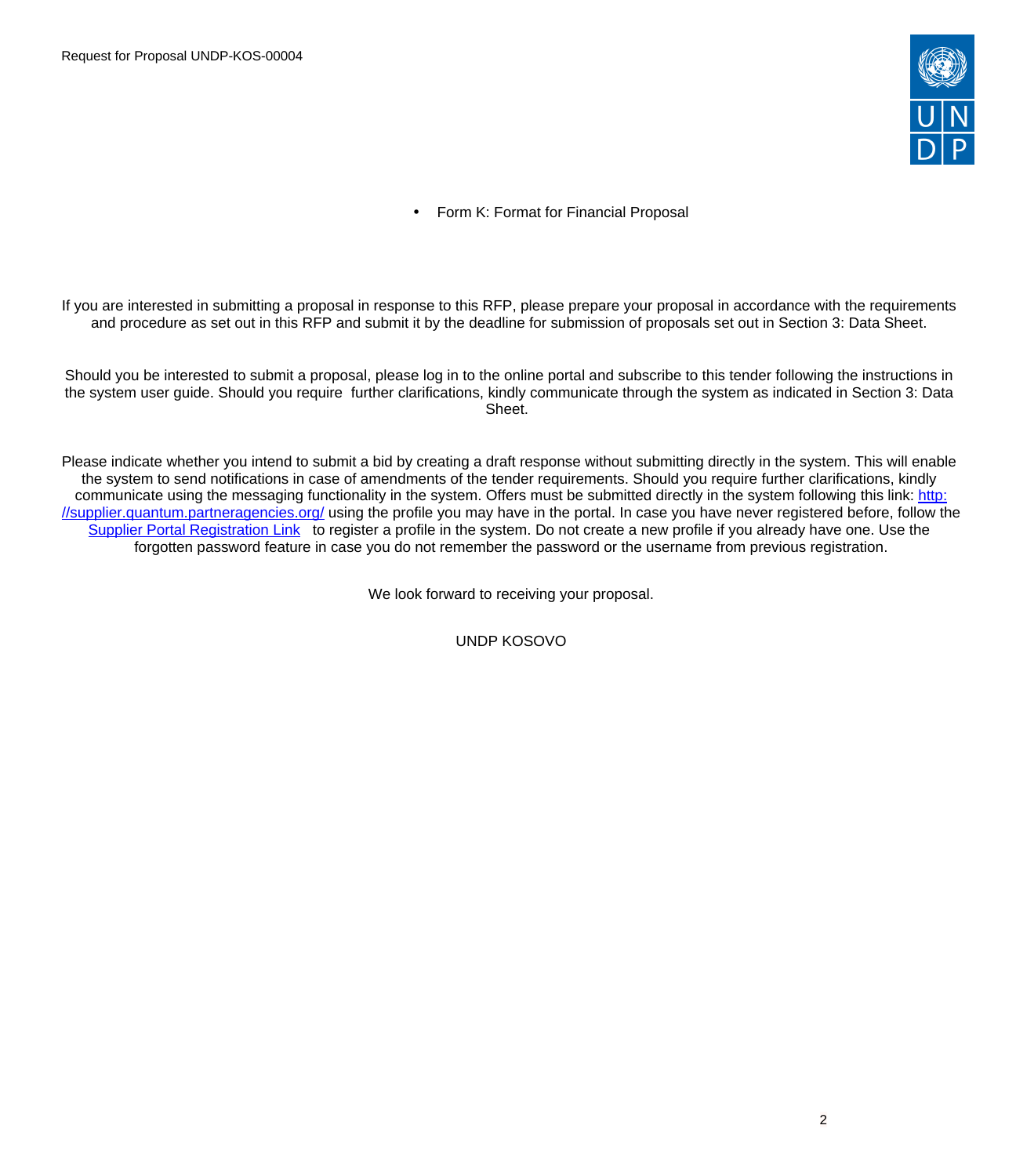

## **Table of Contents**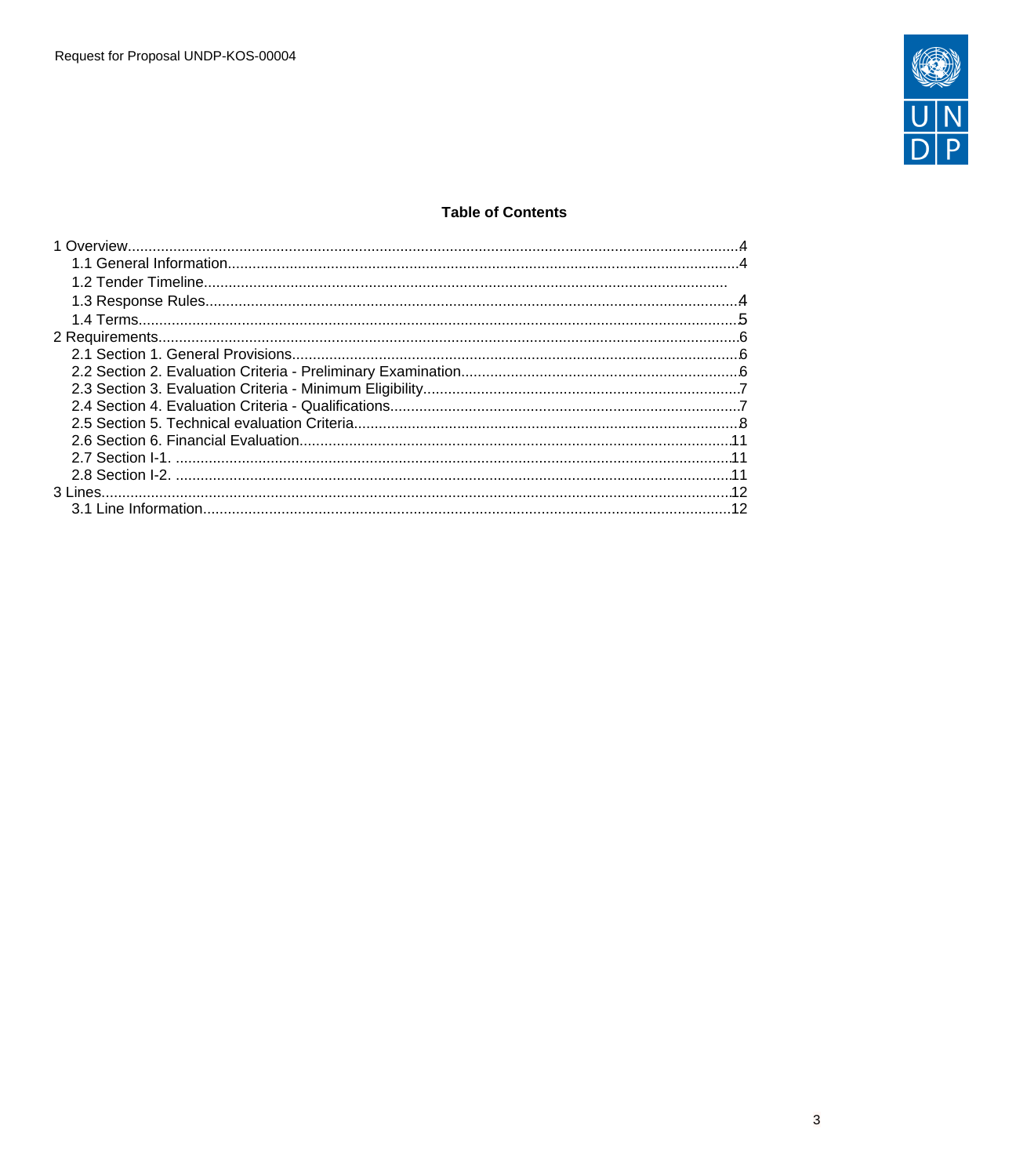

# <span id="page-3-0"></span>**1 Overview**

# <span id="page-3-1"></span>**1.1 General Information**

| Title                      | RFP Development of the GHG inventory and MRV system at local levels associated                                                                                                                                                                                                                                                                                                                                                                                                                                                                                                        |  |  |  |  |  |
|----------------------------|---------------------------------------------------------------------------------------------------------------------------------------------------------------------------------------------------------------------------------------------------------------------------------------------------------------------------------------------------------------------------------------------------------------------------------------------------------------------------------------------------------------------------------------------------------------------------------------|--|--|--|--|--|
| <b>Contact Point</b>       | <b>UNDP Kosovo</b>                                                                                                                                                                                                                                                                                                                                                                                                                                                                                                                                                                    |  |  |  |  |  |
| <b>Outcome</b>             |                                                                                                                                                                                                                                                                                                                                                                                                                                                                                                                                                                                       |  |  |  |  |  |
| <b>Two Stage</b>           | Yes.                                                                                                                                                                                                                                                                                                                                                                                                                                                                                                                                                                                  |  |  |  |  |  |
| <b>Evaluation</b>          |                                                                                                                                                                                                                                                                                                                                                                                                                                                                                                                                                                                       |  |  |  |  |  |
| E-Mail                     | procurement.ks@undp.org                                                                                                                                                                                                                                                                                                                                                                                                                                                                                                                                                               |  |  |  |  |  |
| <b>Reference Number</b>    | <b>UNDP-KOS-00004</b>                                                                                                                                                                                                                                                                                                                                                                                                                                                                                                                                                                 |  |  |  |  |  |
| <b>Beneficiary Country</b> | Kosovo                                                                                                                                                                                                                                                                                                                                                                                                                                                                                                                                                                                |  |  |  |  |  |
| <b>Introduction</b>        | Interested suppliers must submit their offer directly in the system as instructed in the solicitation document,<br>following the instructions in the available user guide. if you have an account, log in in this link: http://supplier.<br>guantum.partneragencies.org using your username and password. User the forgotten password/username<br>feature if you do not remember them. If you do not have an account already, you can register one following<br>this link: https://estm.fa.em2.oraclecloud.com/fscmUI/faces/PrcPosRegisterSupplier?<br><u>prcBuId=300000127715271</u> |  |  |  |  |  |
|                            | Search for the specific tender using search filters and subscribe to the tender in erder to get potifications in                                                                                                                                                                                                                                                                                                                                                                                                                                                                      |  |  |  |  |  |

Search for the specific tender using search filters and subscribe to the tender in order to get notifications in case of amendments of the tender document. If you need support with the online system, you can contact the contact details of this tender as indicated in the solicitation document.

UNDP OFFICE KOSOVO PROCUREMENT UNIT: procurement.ks@undp.org

#### **This is a two stage negotiation and all responses will be evaluated in two stages.**

## **1.2 Tender Timeline**

**Preview Date Open Date** 10/06/22 15:16 PM **Close Date** 24/06/22 15:30 PM

**Time Zone** Coordinated Universal Time

### <span id="page-3-2"></span>**1.3 Response Rules**

This negotiation is governed by all the rules displayed below.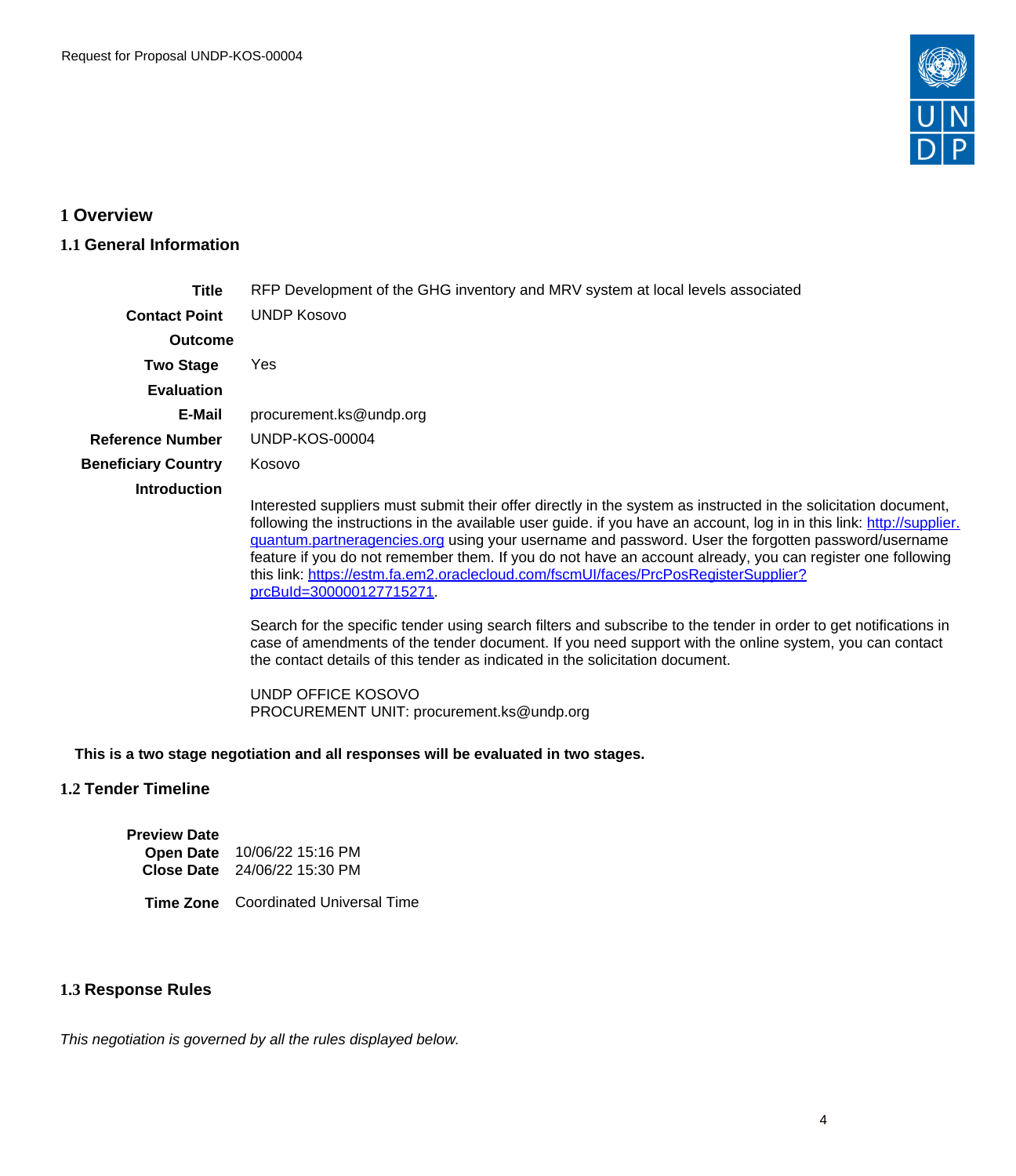

|   | Rule                                                     |
|---|----------------------------------------------------------|
|   | Negotiation is restricted to invited suppliers           |
|   | Suppliers are allowed to respond to selected lines       |
|   | Suppliers are allowed to provide multiple responses      |
| ⊽ | Suppliers are allowed to revise their submitted response |

## <span id="page-4-0"></span>**1.4 Terms**

**Negotiation Currency** EUR ()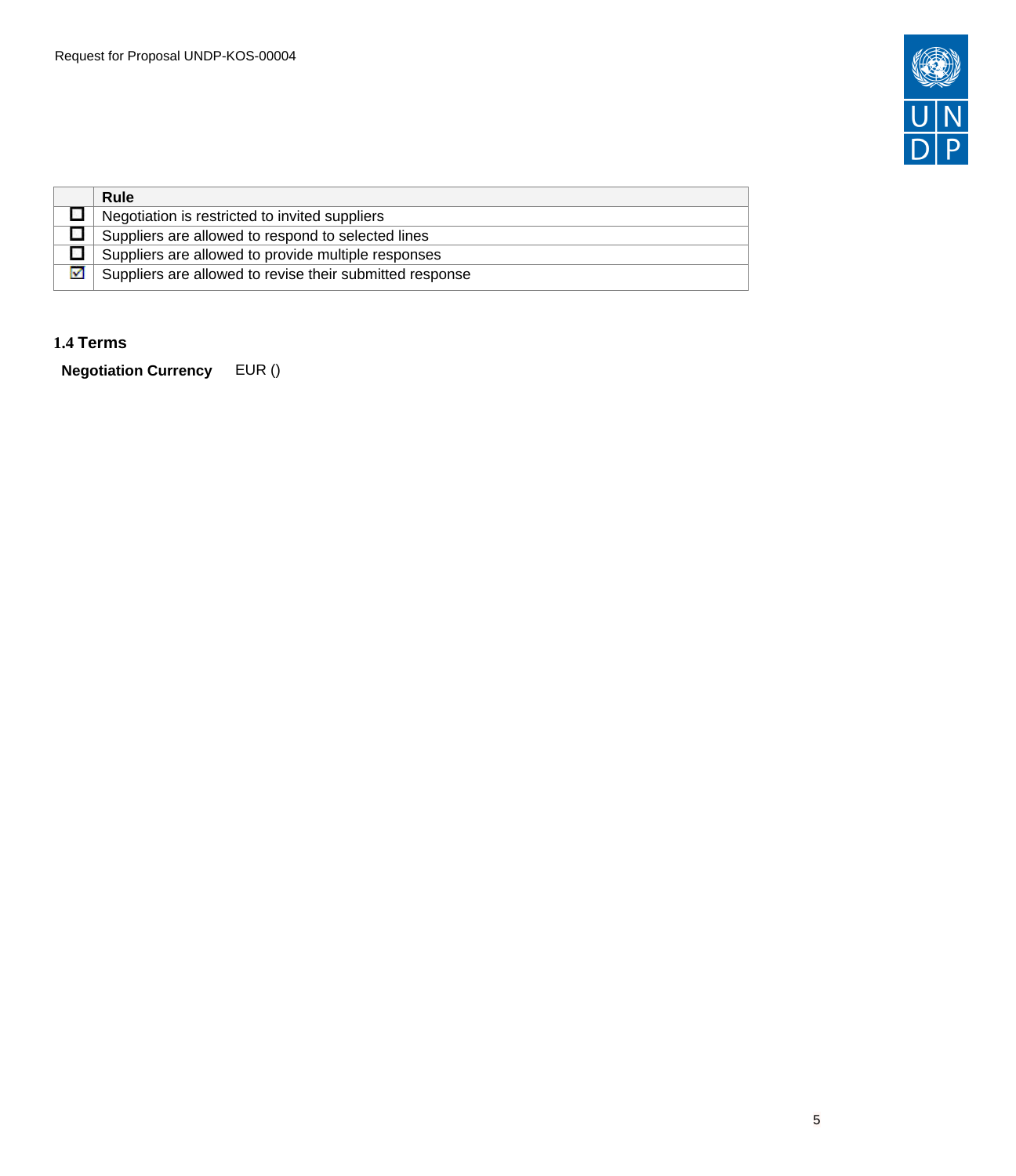

# <span id="page-5-0"></span>**2 Requirements**

\*Response is required

## <span id="page-5-1"></span>**2.1 Section 1. General Provisions**

#### \*1. **General Instructions to Proposers**

This tender is governed by the provisions in Section 2. General Instructions to Proposers herewith attached. By participating and submitting an offer you confirm to have understood and accepted such provisions.

Attachments:

| File Name or URL                          | vpe <sup>1</sup> | Description                 |  |  |  |
|-------------------------------------------|------------------|-----------------------------|--|--|--|
| Section 2 General                         | File             | <b>General Instructions</b> |  |  |  |
| Instructions                              |                  |                             |  |  |  |
| $\overline{\phantom{0}}$<br>$\sim$ $\sim$ |                  |                             |  |  |  |

Target: Confirm acceptance of instructions and provisions of this tender

### \*2. **Bid Data Sheet**

Bid Data sheet contains information and instructions specific to this Tender. Please confirm to have read, understood, and accepted such provisions, herewith attached.

Target: Have read and understood provisions in BDS

### <span id="page-5-2"></span>**2.2 Section 2. Evaluation Criteria - Preliminary Examination**

#### \*1. **General Conditions of Contract**

Do you accept the General Conditions of Contract as specified in Section 6

Target: Accept General Conditions of Contract

#### \*2. **Proposal Validity**

Do you accept that your proposal is valid as required in General Instructions and Bid Data Sheet sections?

#### \*3. **Form A: Proposal Confirmation**

Have you provided Proposal Confirmation as per the form provided, duly signed by a legal representative of your company?

Target: Technical Proposal Submitted

#### \*4. **Form B: Proposer Information**

Have you submitted form B with information on proposer using the template herewith attached?

#### \*5. **Form C: Joint Venture/Consortium/Association Information**

Have you provided information on Joint Venture/Consortium/Association Information using the template and instructions attached?

Choose the applicable answer from options below.

#### \*6. **Form D: Eligibility and Qualifications**

Have you submitted the information requires to establish eligibility and qualifications as per Form D herewith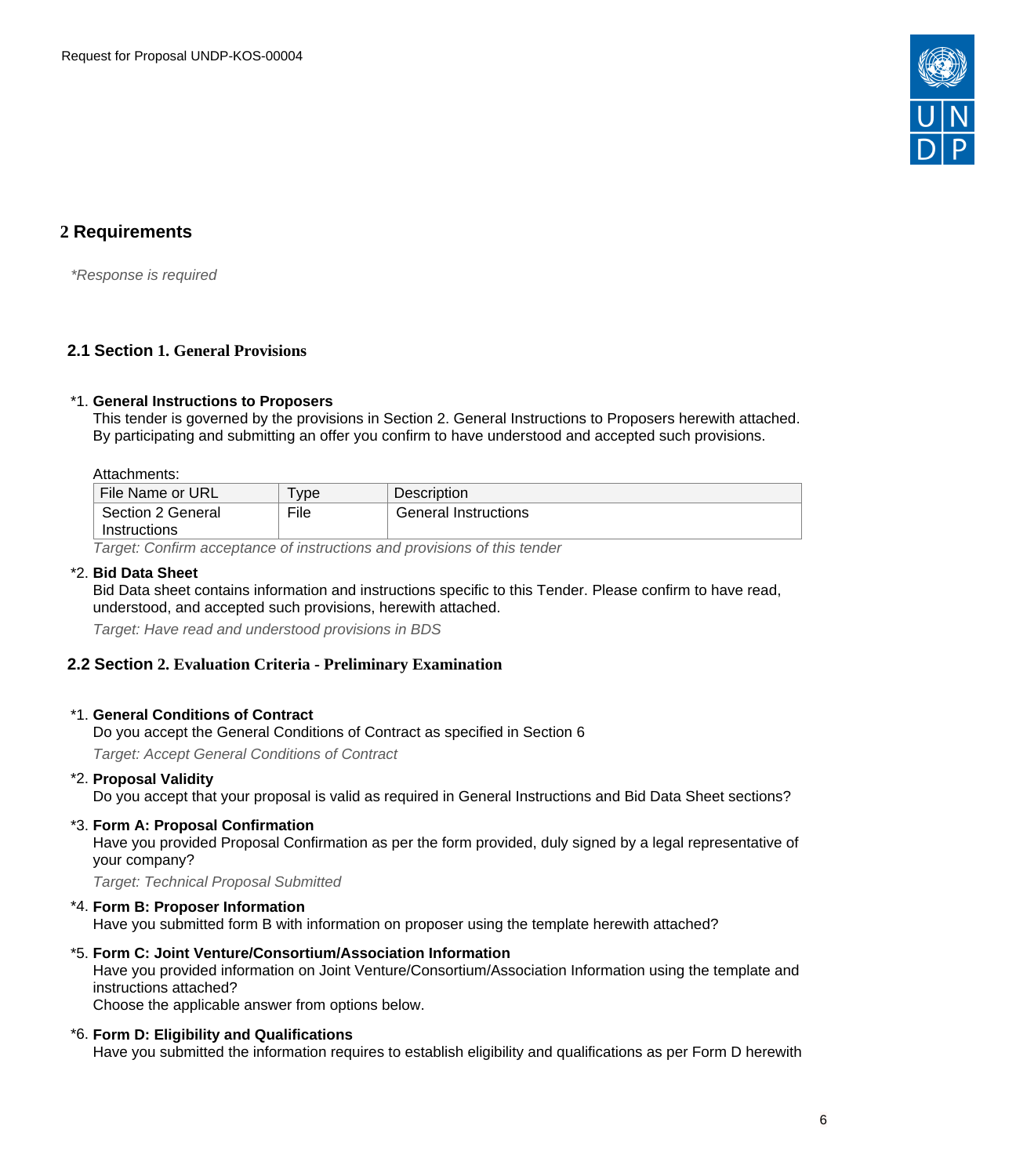

attached?

Target: Information provided

#### \*7. **Form E: Technical Proposal** Have you submitted technical proposal?

Target: Technical Proposal Submitted

# \*8. **Form F: CVs of Proposed Key Personnel** Have you provided CVs of key proposed personnel? Upload CVs individually in technical evaluation criteria section further below.

Target: CVs uploaded for all key personnel

#### \*9. Form G: Statement of Exclusivity and Availability

Have you provided a statement of exclusivity and availability as per the template herewith attached? Upload forms per each individual as part of technical evaluation criteria further below.

Target: Statements provided for all key personnel

#### I-1. **Overall Assessment on Preliminary Examination**

This is an internal criteria for evaluation team to assess and determine if the offer meets overall the criteria for this section based on information provided in their offer and any subsequent clarifications sought.

Insert 1 for "Pass" and 0 for "Fail"

## <span id="page-6-0"></span>**2.3 Section 3. Evaluation Criteria - Minimum Eligibility**

### \*1. **Legal Registration**

Bidder is a legally registered entity and all relevant information is provided. Upload scanned copies of legal registration documents according to options listed below and any other relevant document.

### \*2. **Sanctions List**

Do you confirm that you are not suspended, nor otherwise identified as inelibile by any UN organization, The World Bank Group or any other International Organization in accordance with section 2 Article 4.

Target: Not suspended or ineligible

### \*3. **Bankruptcy**

Do you confirm that you have not declared bankruptcy or not involved in bankruptcy or receivership proceedings and there is no judgment or pending legal action against the company that could impair operations in the foreseable future.

I-1. Overall assessment of eligibility

This is an internal criteria for evaluation team to assess overall whether the offer meets the eligibility criteria. Insert 1 for "Pass" and 0 for "Fail"

## <span id="page-6-1"></span>**2.4 Section 4. Evaluation Criteria - Qualifications**

### \*1. **History of non-performing contracts**

Provide history of non-performing contracts that did not occur as a resulf of contractor default within the last 3 years.

Non-performance, as decided by UNDP, shall include all contracts where (a) non-performance was not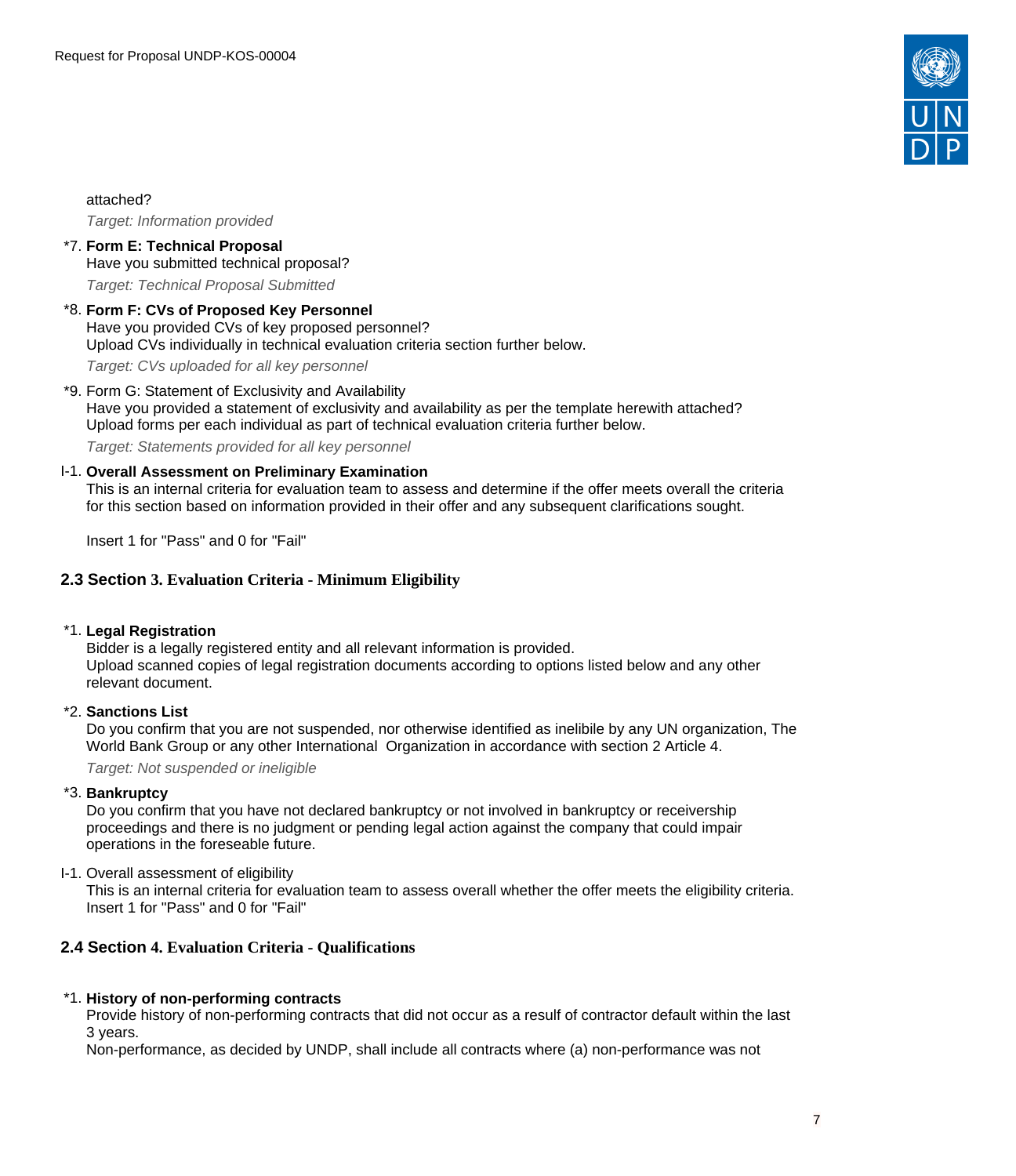

challenged by the contractor, including through referral to the dispute resolution mechanism under the respective contract, and (b) contracts that were so challenged but fully settled against the contractor. Nonperformance shall not include contracts where Employer's decision was overruled by the dispute resolution mechanism. Non-performance must be based on all information on fully

### I-1. **Overall Qualifications Criteria**

This is an internal criteria for evaluation team to asses and determine whether bidder meets overall the qualifications criteria. Insert 1 for "Pass" and 0 for "Fail"

### <span id="page-7-0"></span>**2.5 Section 5. Technical evaluation Criteria**

#### 1. **Technical evaluation criteria of the proposal**

The technical proposal will be evaluated based on the criteria set here below following the maximum obtainable points set. Evaluation team will score each criteria based on the information provided in the proposal. To pass the technical evaluation, the proposal must score at least 70% of the maximum total obtainable points.

#### \*2. **Reputation of the organization and staff Credibility**

Assess reputation of the organization and credibility and reliability of its stand and standing in the industry.

### \*3. **General organizational capability**

General Organizational Capability which is likely to affect implementation

- Financial stability (20)
- Loose consortium, holding company or one firm (10)
- Age/size of the firm (20)
- Strength of project management support (10)
- Project financing capacity (10)
- Project management controls (10)

Response attachments are optional*.*

\*4. Extent to which any work would be subcontracted (subcontracting carries additional risks which may affect project implementation, but properly done it offers a chance to access specialized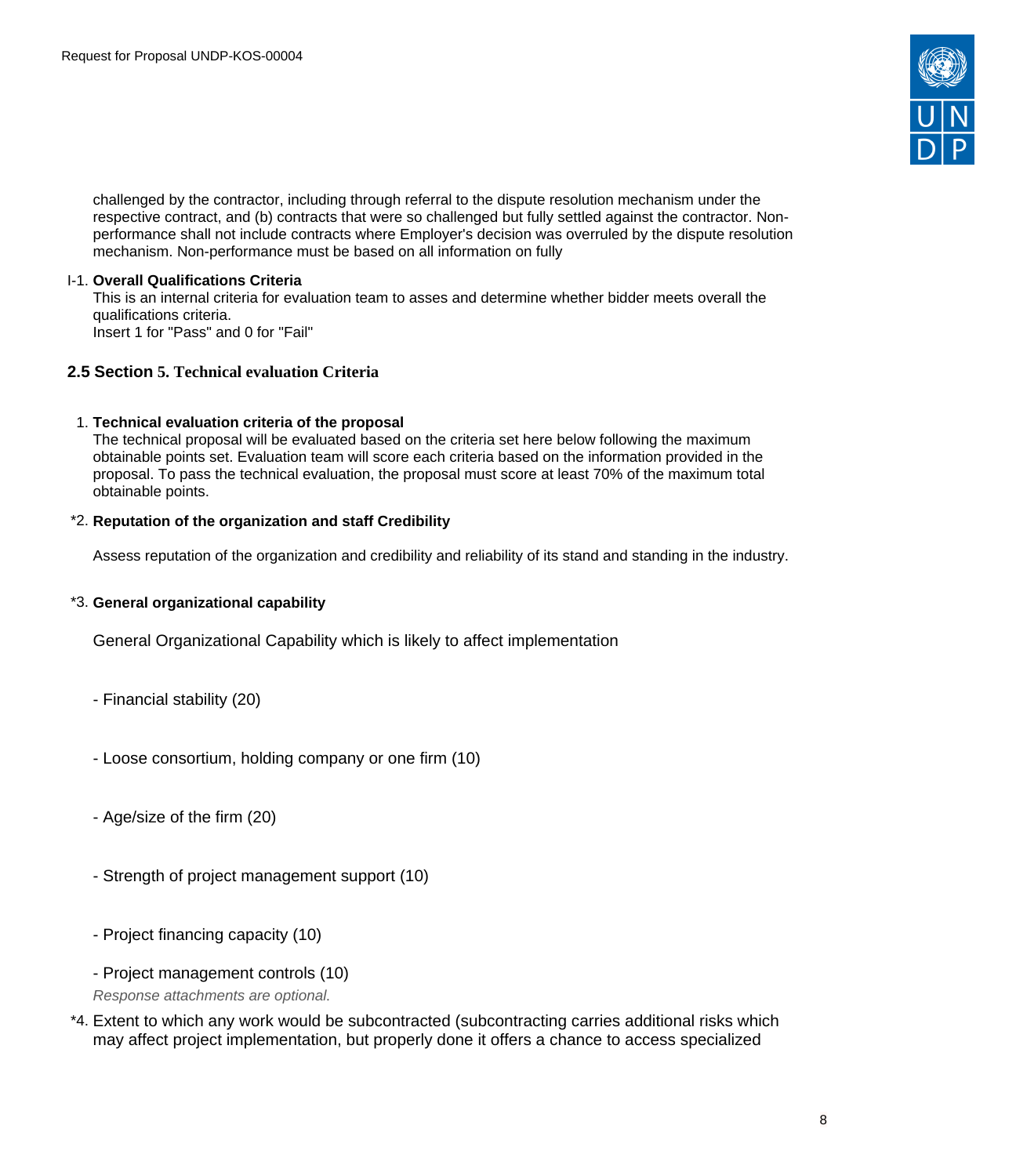

skills.)

Response attachments are optional*.*

- \*5. Quality assurance procedures, warranty Response attachments are optional*.*
- \*6. **Organization commitment to Sustainability**

Relevance of:

- Specialized Knowledge (30)

- Experience on Similar Projects (40)
- Work for UNDP/ major multilateral/ or bilateral programs (10)

### \*7. **Understanding of Requirement**

Demonstrate diversity within the team for capacity to work with diverse groups including language skills

Response attachments are optional*.*

### \*8. **Approach and Methodology**

To what degree does the Offeror understand the task? Have important aspects of the task been addressed in sufficient detail? Company provided detailed information, especially on 3 tasks of the project.

Response attachments are optional*.*

#### \*9. **Organization of different service elements**

Are the different components of the project adequately weighted relative to one another?

Company provided detailed documentation on understanding of all project tasks and relationships among them.

Response attachments are optional*.*

#### \*10. **Performance Monitoring**

Is the proposal based on an understanding of the overall context of the local performance management methodologies and approaches?

Response attachments are optional*.*

#### \*11. **Implementation Plan**

Is the scope of task and work plan well defined? Does it correspond to the TOR? Is the time needed for implementation reasonable?

Response attachments are optional*.*

### \*12. **Ability to Plan**

Is the presentation clear? Are project tasks addressed properly? Is the sequence of activities and the planning logical, realistic and well presented on timeline proposal? Does it promise efficient implementation to the project?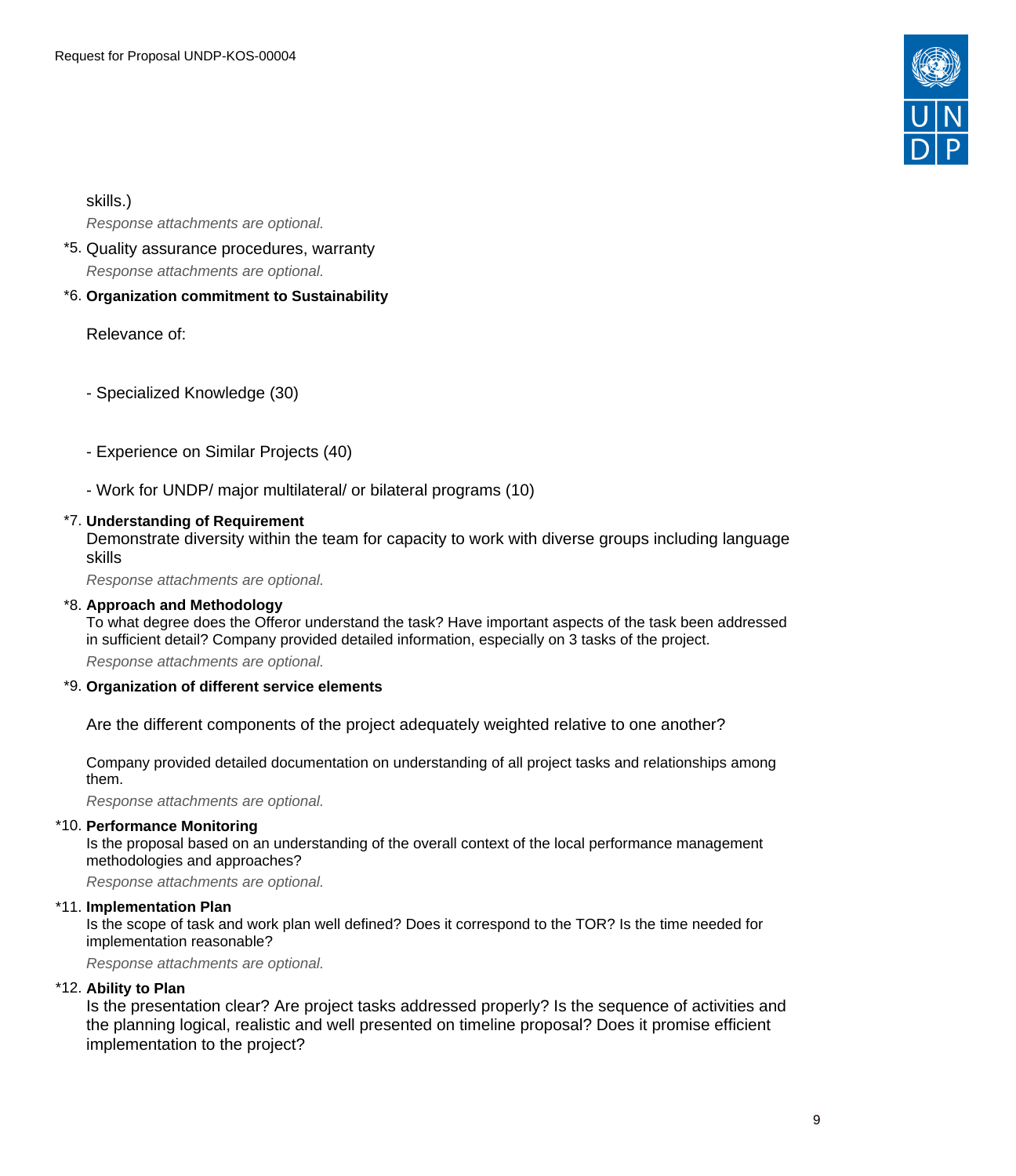

Response attachments are optional*.*

\*13. Qualifications of key personel - Team Leader

General Qualification/Suitability for the Project Academic Background and professional certifications (30)

Experience in managing similar projects, (please list all similar projects indicating your role in the project) (30)

Professional experience in the area of specialization (GHG inventories, MRV systems, training development and manuals and reporting on methodologies and results) (40)

Attach CV Response attachments are required*.*

### \*14. **Qualifications of key personel - Senior Expert**

Academic Background and professional certifications (20)

Certification/Training GHG Inventories (20)

Experience in drafting the GHG inventories, GHG calculation tools & GHG Inventory manuals and training delivery in the respective fields (50)

Gender composition of the team (10) Attach CV Response attachments are required*.*

\*15. Qualifications of key personel - Junior Expert

Academic Background and professional certifications (20)

Certifications/Training on MRV systems (20)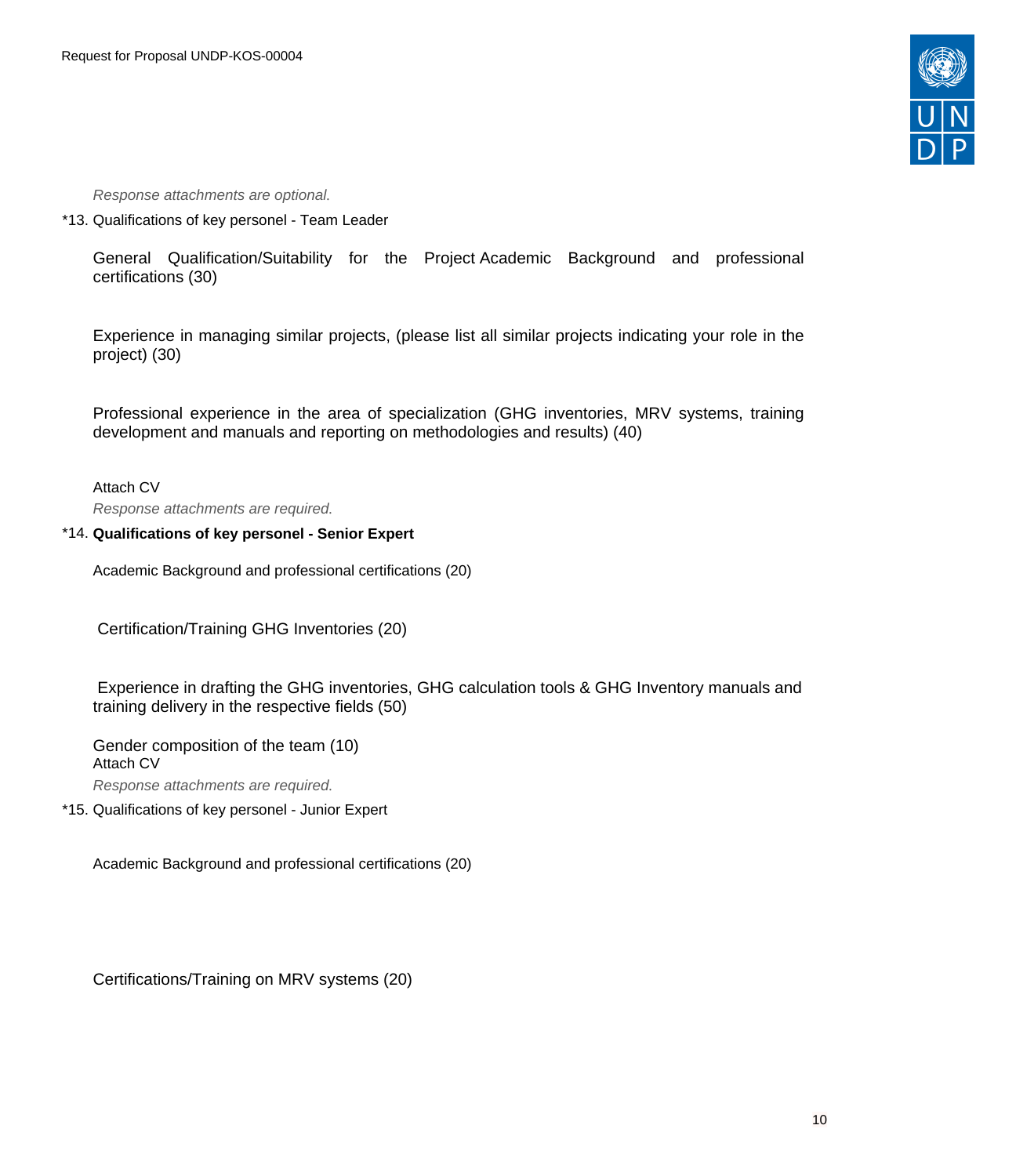

Experience in assisting similar projects (please list all similar projects indicating your role in the project) (30)

Professional experience in supporting development of MRV system and supporting training delivery (20) Attach CV

Response attachments are required*.*

### <span id="page-10-0"></span>**2.6 Section 6. Financial Evaluation**

#### \*1. **Financial Proposal**

Please provide the cost breakdown of your financial proposal as per the template and instructions provided. Indicate the total amount here and make sure it matches with the total amount indicated line items.

#### I-1. **Commercial offer and cost breakdown**

This is an internal criteria for the evaluation team to analyse and assess the details for the financial offer including cost breakdown and other cost elements.

### <span id="page-10-1"></span>**2.7 Section I-1.**

#### I-1. **Total score from technical evaluation**

This is an internal criteria. Evaluator has to provide the total points scored by each suplier based on the scores provided each individial evaluation criteria

### <span id="page-10-2"></span>**2.8 Section I-2.**

I-1. Total Amount from the Supplier's Response.